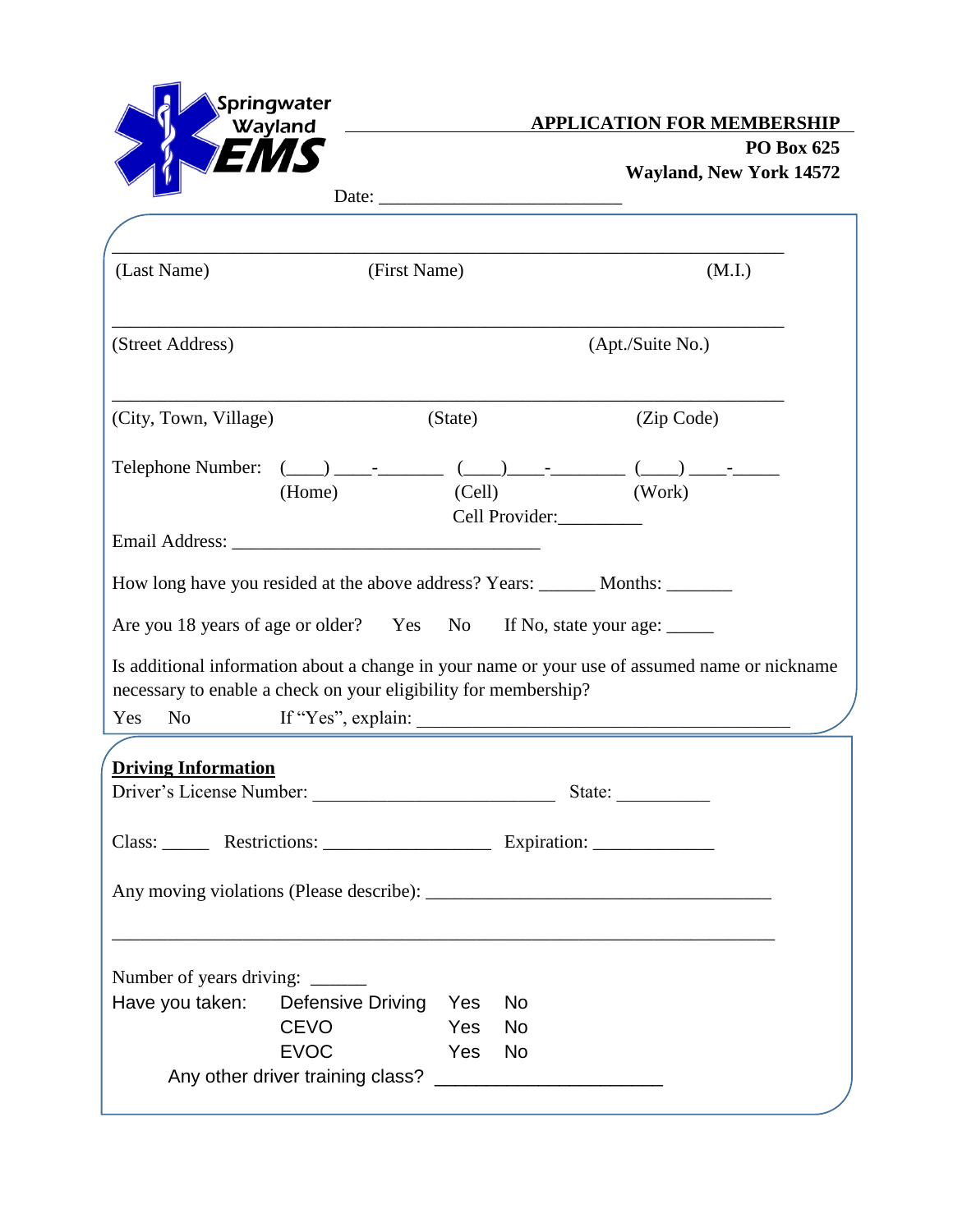| <b>Prior Medical Training</b>                                                                                |                  |                                                                                               |
|--------------------------------------------------------------------------------------------------------------|------------------|-----------------------------------------------------------------------------------------------|
| Are you an EMT? Yes<br>Are you a CFR? Yes                                                                    | No.<br><b>No</b> | If yes, Certification Number: _____________                                                   |
| Do you have a current CPR card? Yes No                                                                       |                  | Expiration: ____________                                                                      |
| Do you have any other medical certifications or credentials?                                                 |                  |                                                                                               |
|                                                                                                              |                  |                                                                                               |
|                                                                                                              |                  |                                                                                               |
| medical services agencies).                                                                                  |                  | Previous emergency services experience: (include only fire, rescue, police and emergency      |
|                                                                                                              |                  |                                                                                               |
|                                                                                                              |                  |                                                                                               |
|                                                                                                              |                  |                                                                                               |
| (If more space is needed, please attach additional sheet)                                                    |                  |                                                                                               |
| <b>Prior Military:</b>                                                                                       |                  |                                                                                               |
|                                                                                                              |                  | Yes No If yes: Which branch?                                                                  |
| <b>Availability</b><br>Week Days: Days: _____ Evenings: _____ Nights: _____                                  |                  | Please indicate your availability to participate in ambulance activities and respond to calls |
| Weekends: Days: ______ Evenings: ______ Nights: ______<br>Are you interested in becoming an EMT or a Driver? |                  | Driver<br><b>EMT</b>                                                                          |
| <b>References</b>                                                                                            |                  |                                                                                               |
| Please list two personal references who have known you for at least 1 year.                                  |                  |                                                                                               |
|                                                                                                              |                  |                                                                                               |
|                                                                                                              |                  |                                                                                               |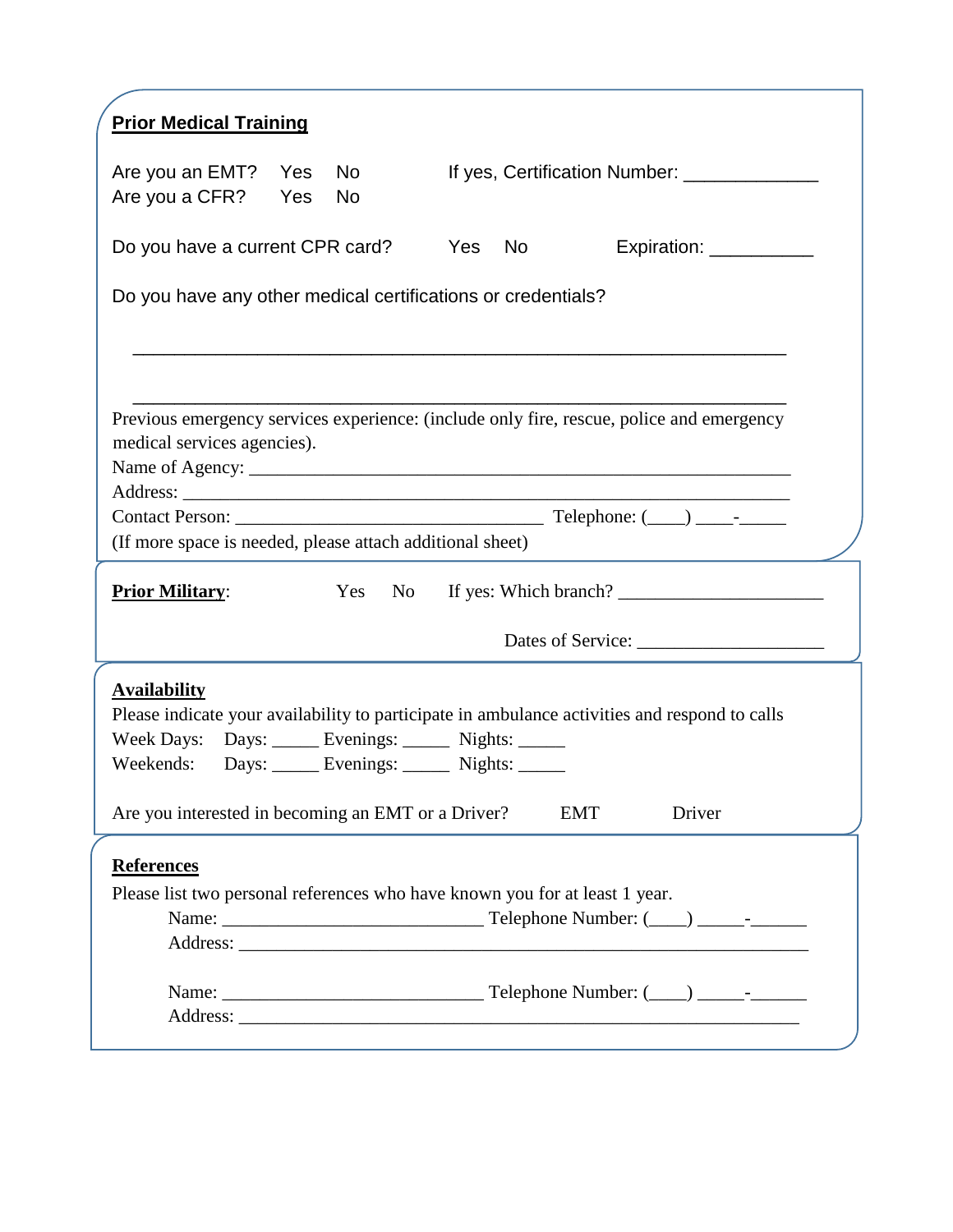| <b>Background Check</b>                                                                                                                                                             |        |  |
|-------------------------------------------------------------------------------------------------------------------------------------------------------------------------------------|--------|--|
| Social Security Number:                                                                                                                                                             |        |  |
| Date of Birth:                                                                                                                                                                      |        |  |
| Are you currently employed?                                                                                                                                                         | Yes No |  |
| If "Yes", may we contact your employer as a reference?                                                                                                                              | Yes No |  |
|                                                                                                                                                                                     |        |  |
|                                                                                                                                                                                     |        |  |
| $Telephone: (\_\_) \_\_\_$                                                                                                                                                          |        |  |
| Please provide a copy of your Driver's License and EMT card.                                                                                                                        |        |  |
| Have you ever been convicted or plead guilty to a felony, insurance fraud, arson, or a reduction of<br>one of these offenses?<br>Yes No                                             |        |  |
| If "Yes", please attach an additional sheet and give complete details.                                                                                                              |        |  |
| WITHIN THE FREEDOM OF INFORMATION LAW, ALL INFORMATION<br><b>CONTAINED/OR OBTAINED HEREIN WILL REMAIN CONFIDENTIAL AND WILL</b><br>BE USED ONLY FOR INTERNAL MEMBERSHIP PROCESSING. |        |  |
| I WITOHO WILLEREAR TOUR LADD JO LOAD JULA REEVALUR CORRESPONDED TO LAV AR                                                                                                           |        |  |

IN WITNESS WHEREOF, THIS APPLICATON HAS BEEN SUBSCRIBED THIS DAY OF \_\_\_\_\_\_\_\_\_, 20\_\_\_\_ BY THE UNDERSIGNED APPLICANT WHO AFFIRMS THAT THE STATEMENTS MADE HEREIN ARE TRUE UNDER THE PENALITIES OF PERJURY.

| APPLICANT SIGNATURE: |  |
|----------------------|--|
| DATE:                |  |
|                      |  |
| WITNESSED BY:        |  |
| DATE:                |  |

## PRIVACY NOTIFICATION

Section 94 of the Public Officers Law (Personal Privacy Protection Law) requires that you be notified of the following facts when information which will be maintained in a record system is collected from you.

The authority to request and confirm personal information about you is found in Article 6 of the Executive Law.

The information obtained will: be used to determine your qualifications for the positon for which you are applying; be released to the ambulance chief and your potential supervisors; and be maintained in your personnel file (if you become a ambulance company member) or in our resume file for six months (if you are not a ambulance company member). Failure to provide the information or authorization will result in your application not being considered for membership.

The information will be maintained by Springwater Wayland Emergency Medical Services, Inc. Secretary at PO Box 625, Wayland NY 14572.